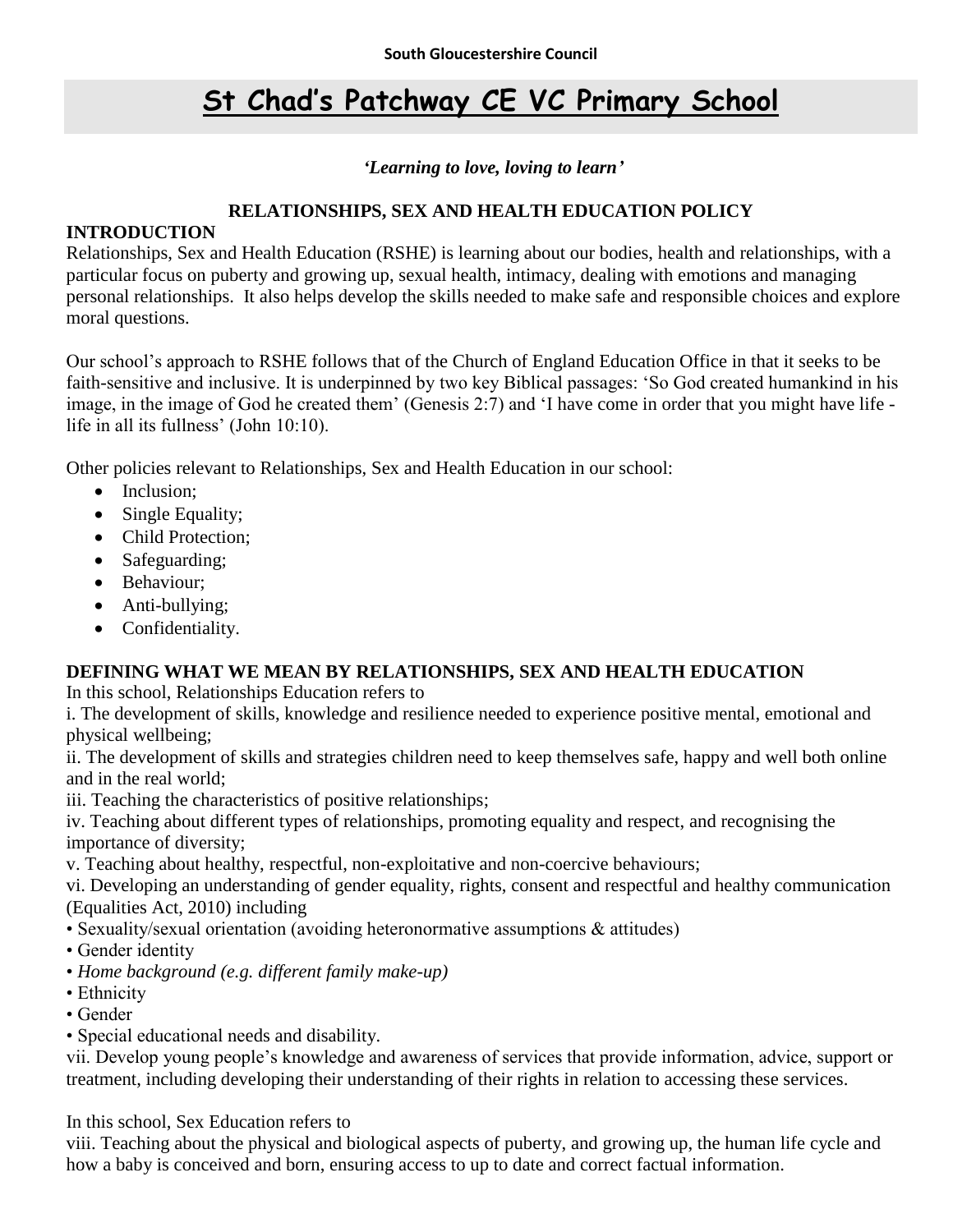In this school, Health Education is learning about physical health and mental wellbeing so that children can make wise choices to ensure their own flourishing and the flourishing of others.

# **AIMS**

- To enable children to grow up to enjoy the positive benefits of loving, rewarding and responsible relationships.
- To ensure that children are informed and comfortable with the changes during puberty, and are sexually and emotionally safe.
- To provide a safe place for children to make sense of the information they have picked up from the media, playground myths and other sources.
- To teach children to develop values and attitudes, whilst respecting those of others.
- To learn personal and social skills, and increase their knowledge and understanding to enable them to make informed decisions and healthier life choices.
- To enable children to understand their physical and emotional development and to take increasing responsibility for their own health and wellbeing and that of others.
- To build the vocabulary and confidence in children to enable them to talk openly and positively about emotions, relationships and their bodies.

RSHE at St Chad's is about what constitutes wellbeing and loving care for ourselves (Physical and Mental Health Education), how we show loving care for others (Relationships Education) and, when at an appropriate age and stage in life, how we show loving care to those we choose to be intimate with, including within marriage (Sex Education). It is also about the spiritual and moral aspects of healthy, loving and nurturing relationships within a context of a Christian vision for the purpose of life.

# **GUIDELINES**

- In school, RSHE is taught gradually, so that learning can be built up year-by-year in a way that is appropriate to the age and maturity of each child; responds to the needs they have, and enables them to successfully manage the challenges they face as they grow up.
- RSHE will be based on factually accurate information which is age appropriate.
- RSHE will be sensitive to all faith and cultural perspectives; promote equality, inclusion and acceptance of diversity.
- Children will be taught the cultural and religious differences about matters of sexuality. At all times in school, teachers to be aware of signs and possibilities of FGM (Female Genital Mutilation) and act accordingly.
- RSHE will be set in the context of clear and inclusive values that reflect those of the school and its Christian ethos, including the value of marriage, all loving, stable and responsible relationships and family life with particular regard to bringing up children.
- RSHE will be accessible to all children including those with Special Educational Needs (SEN).
- RSHE will be taught within the statutory requirements of the National Curriculum for Science and the currently non-statutory national curriculum framework for Personal, Social, Health and Economic (PSHE) education.
- Social and Emotional skills will be taught through the school's Christian Values.
- Cross-curricular links will be made within the context of our School curriculum.
- In recognising the important role of parents in RSHE, the school will consult and advise parents of the scheme of work, resources and policy prior to the commencing of the topic.
- Parents have a unique emotional relationship with their child and knowledge of their maturity and can therefore respond to their questions about relationships more spontaneously as they arise.
- The 'Changing Me' sessions (which incorporate Sex Education) will generally be taught in Term 6 of each academic year; by that point teachers should be very familiar with all children in their class and therefore able to teach this sensitively and appropriately.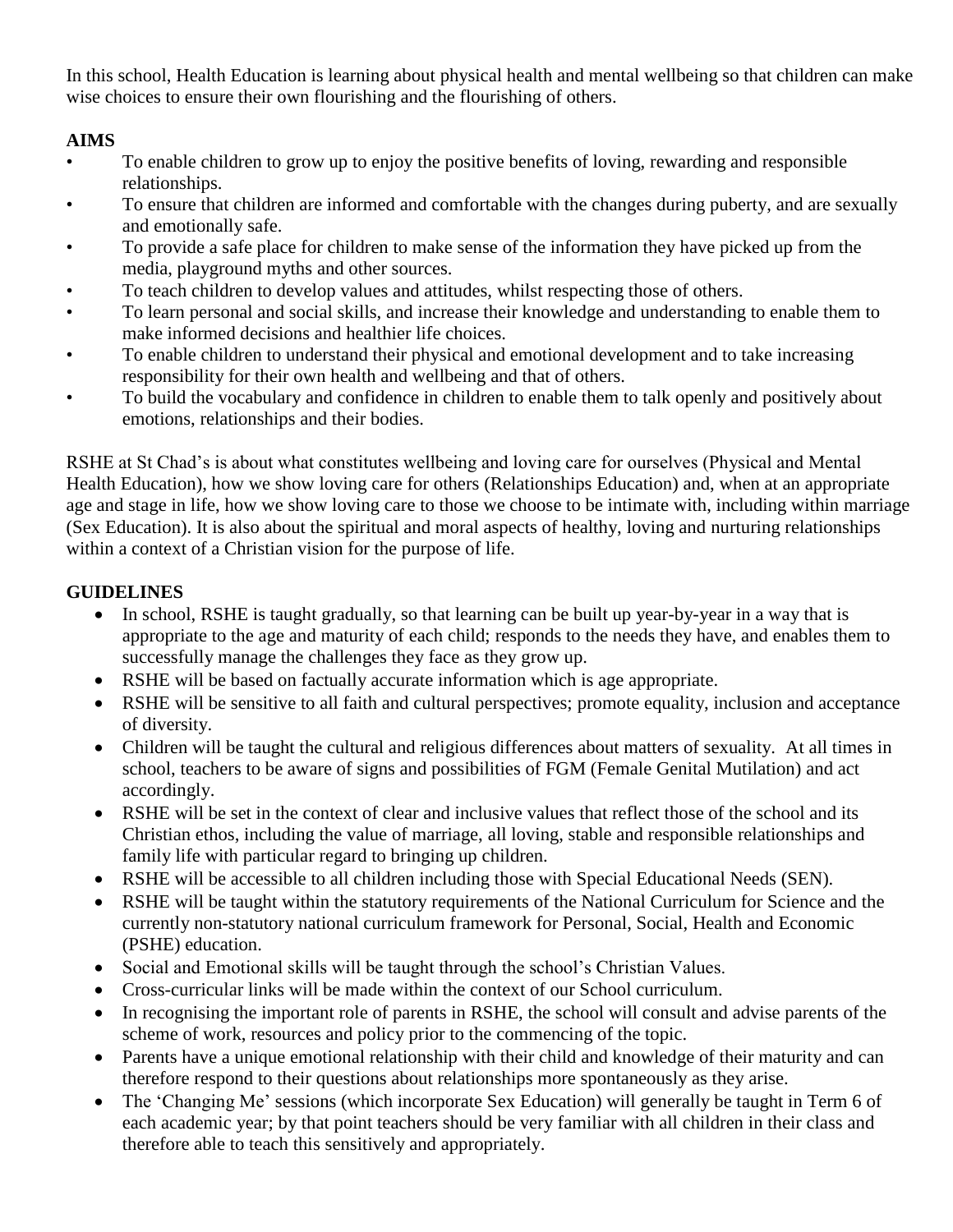• Teaching staff will be encouraged to take up opportunities for Continued Professional Development (CPD) and support in the teaching of RSHE.

# **CONTEXT**

As a Church of England school, RSHE will be consistent with the school's Christian ethos and values:

- RSHE should emphasise respect, compassion, loving care and forgiveness.
- RSHE should be taught in the light of belief in the absolute worth of all people and the unconditional infinite love of God.
- RSHE should be sensitive to the circumstances of all children and be mindful of the variety of expressions of family life in our culture. RSHE should be delivered in a way that affords dignity and shows respect to all who make up our diverse community. It will not discriminate against any of the protected characteristics in the Equality Act and will be sensitive to the faith and beliefs of those in the wider school community.
- It will value the importance of faithfulness as the underpinning and backdrop for relationships.
- It will encourage children to develop the skills needed to disagree without being disagreeable, to appreciate the lived experience of other people and to live well together.
- RSHE will seek to build resilience in our children to help them form healthy relationships, to keep themselves safe and resist the harmful influence of the excesses of media in all its forms.
- RSHE will promote healthy resilient relationships set in the context of character and virtue development that sits within the schools Christian Vision and Values (values such as honesty, integrity, self-control, courage, humility, kindness, forgiveness, generosity and a sense of justice).
- All staff teaching this sensitive and important subject will have received training. This training will be regularly reviewed and revisited.

# **RESOURCES & CURRICULUM**

We have a whole school approach to RSHE as follows:

i. Children will receive 1 lesson or more per week. These can be delivered through timetabled PSHE, through focus/off timetable days and through science.

ii. We will also cover elements of our content through changes to other curriculum subjects.

iii. We have developed our lesson plans and schemes of work based on the Jigsaw PSHE scheme, PSHE Association and the Scottish Government resources. These schemes and resources are informed by existing DfE guidance, **preventing and tackling bullying** (Preventing and tackling bullying: Advice for head teachers, staff and governing bodies, July 2013), **Safeguarding** (Working Together to Safeguard Children: A guide to interagency working to safeguard and promote the welfare of children, March 2013) and **Equality** (Equality Act 2010: Advice for school leaders, school staff, governing bodies and local authorities, revised February 2013).

iv. Lessons are age appropriate with content that is inclusive and relevant to the needs and lived experiences of all children, their families, and the wider community. Content is taught through an engaging range of active learning methods that differentiate materials and resources to ensure all children are able to access the learning. v. There is confident and consistent use of the correct terminology to describe, for example, female and male body parts etc. – whilst being mindful of the need to, where appropriate, accept the language adopted by children so as to ensure content remains accessible.

vi. Those fulfilling in-class support roles also receiving training so as to ensure they can help facilitate the access of those children they are specifically supporting.

vii. Have a proactive and planned approach to involving external professionals (e.g. school health nurse) in supporting the delivery and development.

Visitors and other professionals/agencies will enhance but not replace our teacher-led programme. Teachers will always be present during these sessions. We select visitors very carefully in line with our values and school ethos and ensure that their input is evidence-based, accurate and not misleading.

Parents/carers will be notified in advance of when the 'Changing Me' unit will be taught.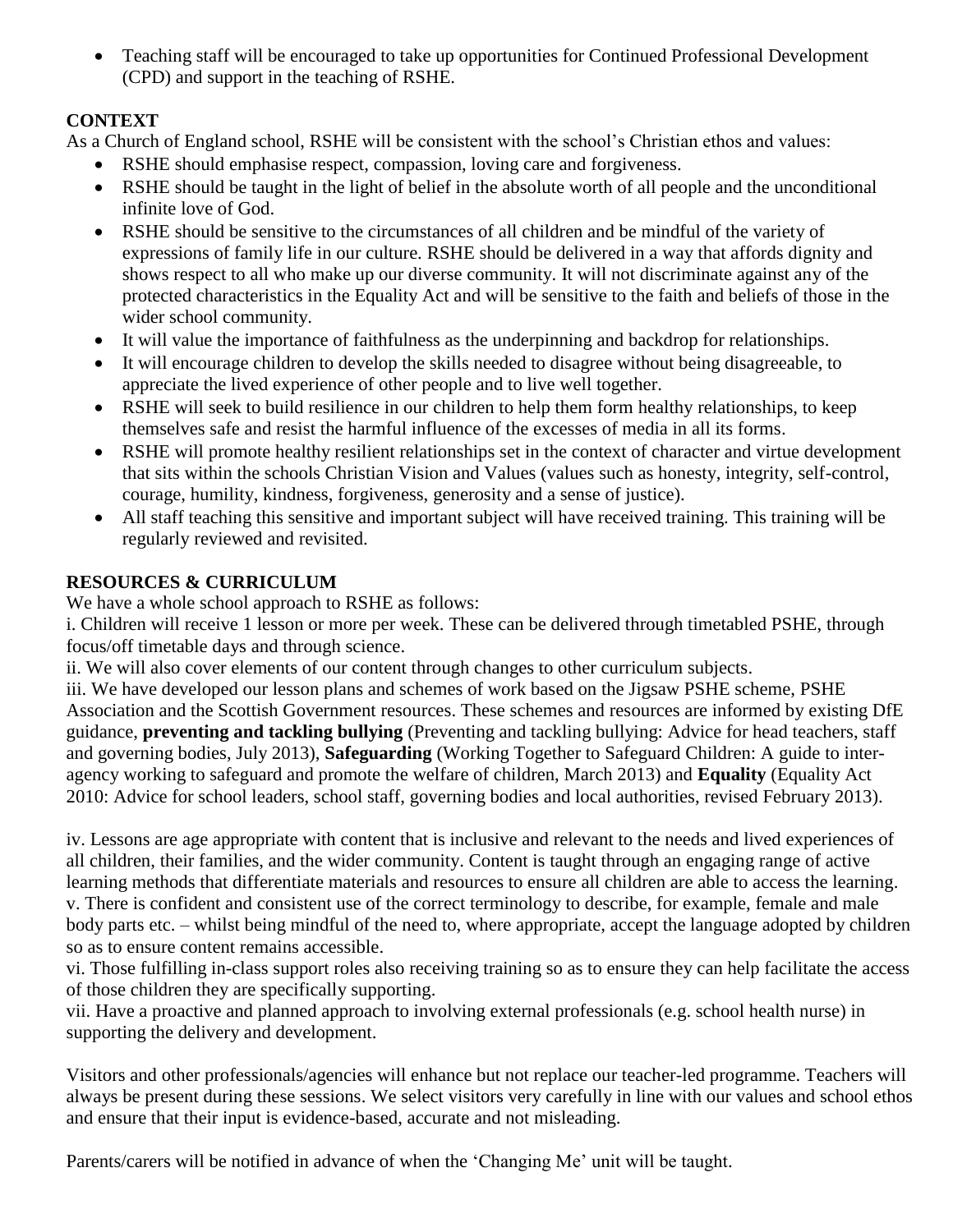Boys and girls will be taught the 'Changing Me' lessons together but when appropriate, they may be split up afterwards for separate follow-up discussion.

# **PROCEDURES FOR WITHDRAWAL FROM RSHE**

St Chad's believes that parents and carers should play an active role in shaping the education their children receive whilst at school. To that end, we will proactively seek to develop regular and ongoing communication with parents and carers so as to ensure our policy for, and delivery of, relationships, sex and health education balances the feelings, wishes and concerns of parents with the needs and concerns of children and staff. We are hopeful that our open channels of communication can be used to resolve any areas of concern as and when they arise. Where this is not possible, we would encourage parents and carers to be mindful of the following

i. As set out in national statutory guidance, there is no right for parents to withdraw their children from Relationships Education or Health Education;

ii. As a school that chooses to teach sex education, we allow parents a right to withdraw their children from sex education, other than as part of the science curriculum.

If a parent wishes to withdraw their child from sex education, they must contact the school. Parents should make it clear which aspects of the programme they do not want their child to participate in. The school will discuss with parents the benefits of receiving this important education and any detrimental effects that withdrawal might have on the child. This could include any social and emotional effects of being excluded, as well as the likelihood of the child hearing their peers' version of what was said in the classes, rather than what was directly said by the teacher.

iii. As a school, we will encourage (and support where possible) parents to deliver sex education to their child at home instead.

iv. If a child is excused from sex education, the school will ensure that the child receives appropriate, purposeful education during the period of withdrawal. The child will be temporarily moved to an alternative class during this lesson.

## **QUESTIONS**

Children inevitably ask questions. Classes will have an anonymous 'Questions box', during and for a period of time after the RSHE teaching period, where children can ask questions without the fear of embarrassment. Children are also given chances through the teaching to ask questions publicly. As a school, we aim to answer these factually and clearly, in an age appropriate manner. If there are questions asked which the school feels unable to answer, the school will gain the permission of the child to refer the question home and contact parents in advance.

## **CONFIDENTIALITY AND SAFEGUARDING CHILDREN PROCEDURES**

We ensure that ground rules are established before lessons are delivered and that children are reminded not to discuss personal experiences and issues in class as a general rule. We provide a safe, respectful and open learning environment in which children have an opportunity to gain factually accurate information whilst being encouraged to ask questions and enabled to develop their skills, experience and resilience. Children are made aware of how to access confidential information and support after the lesson, should they need it. If a child discloses something of a personal nature, we will seek advice if needed, decide whether or not parents / carers need to be informed and keep children informed about how the disclosure is treated and who will have access to the information. Under no circumstances do staff offer unconditional confidentiality to any child.

Teachers conduct RSHE lessons in a sensitive manner and in confidence. However, if a child makes a reference to being involved, or likely to be involved in sexual activity, then the teacher will take the matter seriously and deal with it as a matter of child protection. Teachers will respond in a similar way if a child indicates that he/she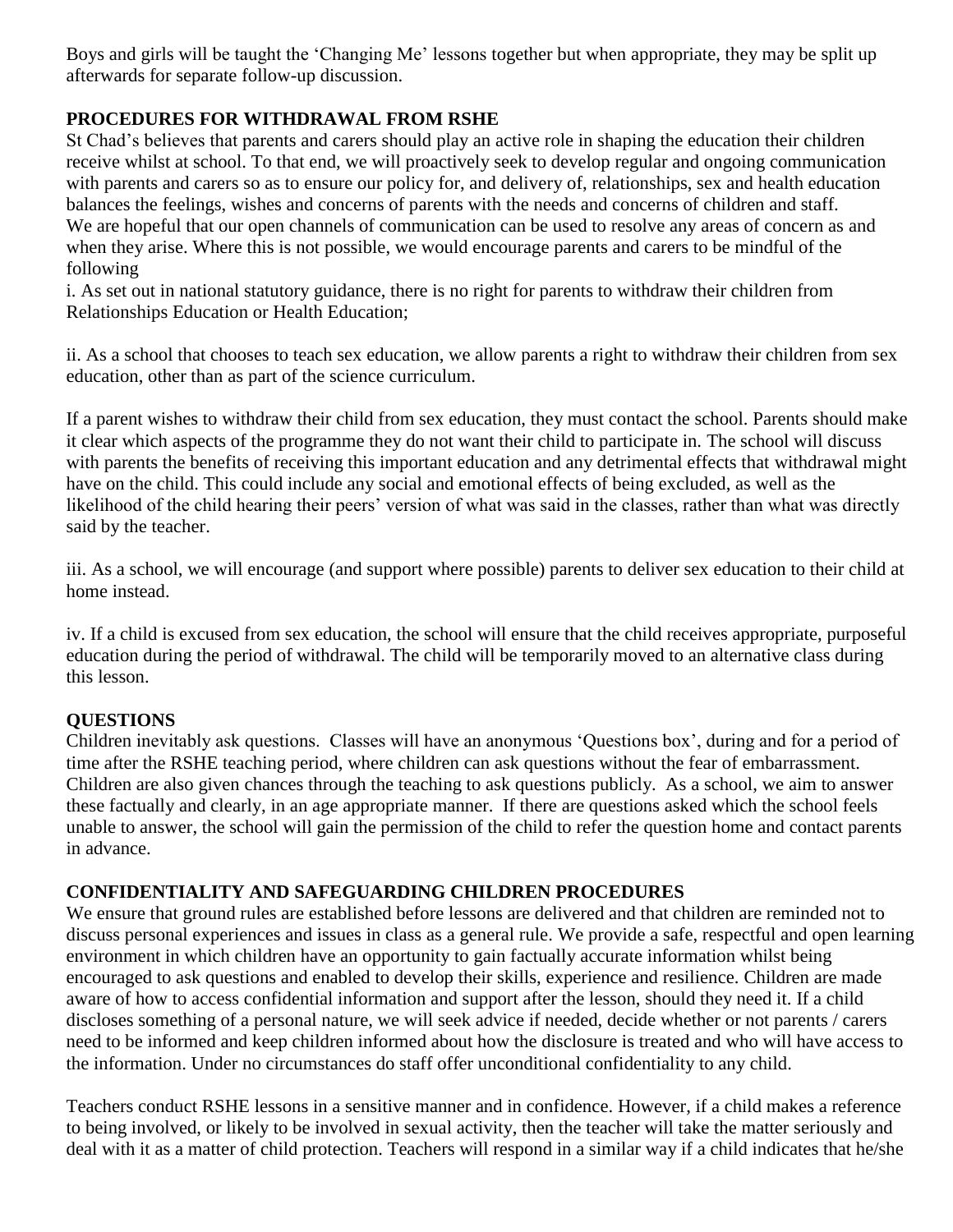may have been a victim of abuse. If the teachers have concerns, they will draw their concerns to the attention of the Headteacher. The Headteacher will then deal with the matter in line with the Child Protection Policy.

### **MONITORING AND EVALUATION**

The school will review this policy in line with its review cycle in order to assess its implementation and effectiveness. The policy will be promoted and implemented throughout the school.

SLT overseeing all aspects of the development, delivery and evaluation have a proactive, open and inclusive approach to involving parents and carers in the development, delivery and evaluation and make a commitment to work with parents who have chosen to withdraw their children from 'sex' education to ensure their needs can be effectively met outside the school environment.

The PSHE coordinator is responsible for the development of the programme, staff training and development, liaison with external professionals and effective monitoring and evaluation. There is an identified 'lead Governor' for PSHE (and RSHE).

We monitor children's knowledge, skills and understanding by various means including: self-assessment / peer assessment / pupil conferencing / teacher observations / quizzes and questionnaires / the LA Health and Wellbeing Online Pupil Survey etc. Children and staff have opportunities each term to evaluate lessons and approaches by means of self-reflection/review, pupil conferencing, learning walks, team teaching, etc.

**Approved: September 2021 To be reviewed: September 2022**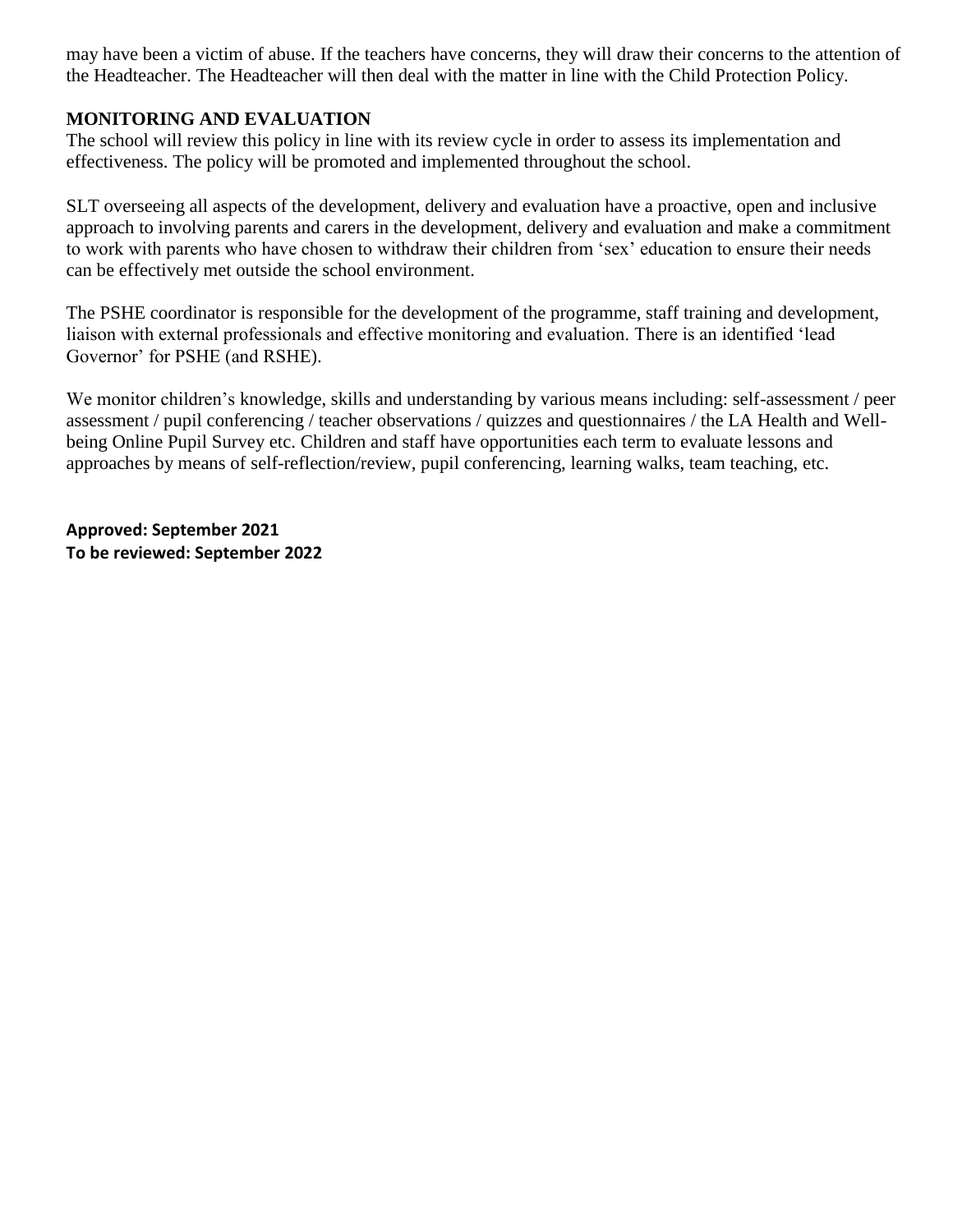# **APPENDIX 1**

#### **Working Agreement**

Before teaching RSHE, the children in the class should develop a working agreement. It should be written in child friendly language and displayed in a prominent place. Rules should be referred to at the beginning of each lesson and will need to be reviewed and revised if and when necessary.

Example of a working agreement: We will

- be kind to each other
- not laugh at each other
- listen to each other
- not interrupt when someone else is speaking
- respect other people's views
- remember that we can always talk about things in private with a member of staff.
- remember that we can always ask for help from a trusted adult, if we are worried about something.

## **APPENDIX 2**

### **Resources**

Jigsaw PSHE Scheme of Work

Books for children to read:

- Mummy Laid an Egg- by Babette Cole
- Sex, Puberty and all that Stuff Jacqui Bailey
- Hair in Funny Places by Babette Cole
- Let's Talk about Sex by Robbie H Harris
- Let's Talk about Where Babies Come From Robie H Harris.

An example of Teaching Resources

- <https://rshp.scot/second-level/#sex>
- Laying the Foundations (Spotlight series)  $x$  2
- Valuing all God's Children has links and further advice in a Christian context

[https://www.churchofengland.org/sites/default/files/2017-](https://www.churchofengland.org/sites/default/files/2017-11/Valuing%20All%20God%27s%20Children%27s%20Report_0.pdf)

[11/Valuing%20All%20God%27s%20Children%27s%20Report\\_0.pdf](https://www.churchofengland.org/sites/default/files/2017-11/Valuing%20All%20God%27s%20Children%27s%20Report_0.pdf)

## **APPENDIX 3** Relationships and Sex Education Curriculum

### **Foundation Stage**

- Hygiene (toilet and hand washing)
- Dressing and undressing
- Relationships & Friendships Life cycles of animals (butterflies, frogs)

\_\_\_\_\_\_\_\_\_\_\_\_\_\_\_\_\_\_\_\_\_\_\_\_\_\_\_\_\_\_\_\_\_\_\_\_\_\_\_\_\_\_\_\_\_\_\_\_\_\_\_\_

- Naming body parts (excluding genitalia)
- How we have changed since we were babies

### **Year 1**

- Family & Friends
- Gender male and female
- Love
- Marriage RE, festivals  $\&$  celebrations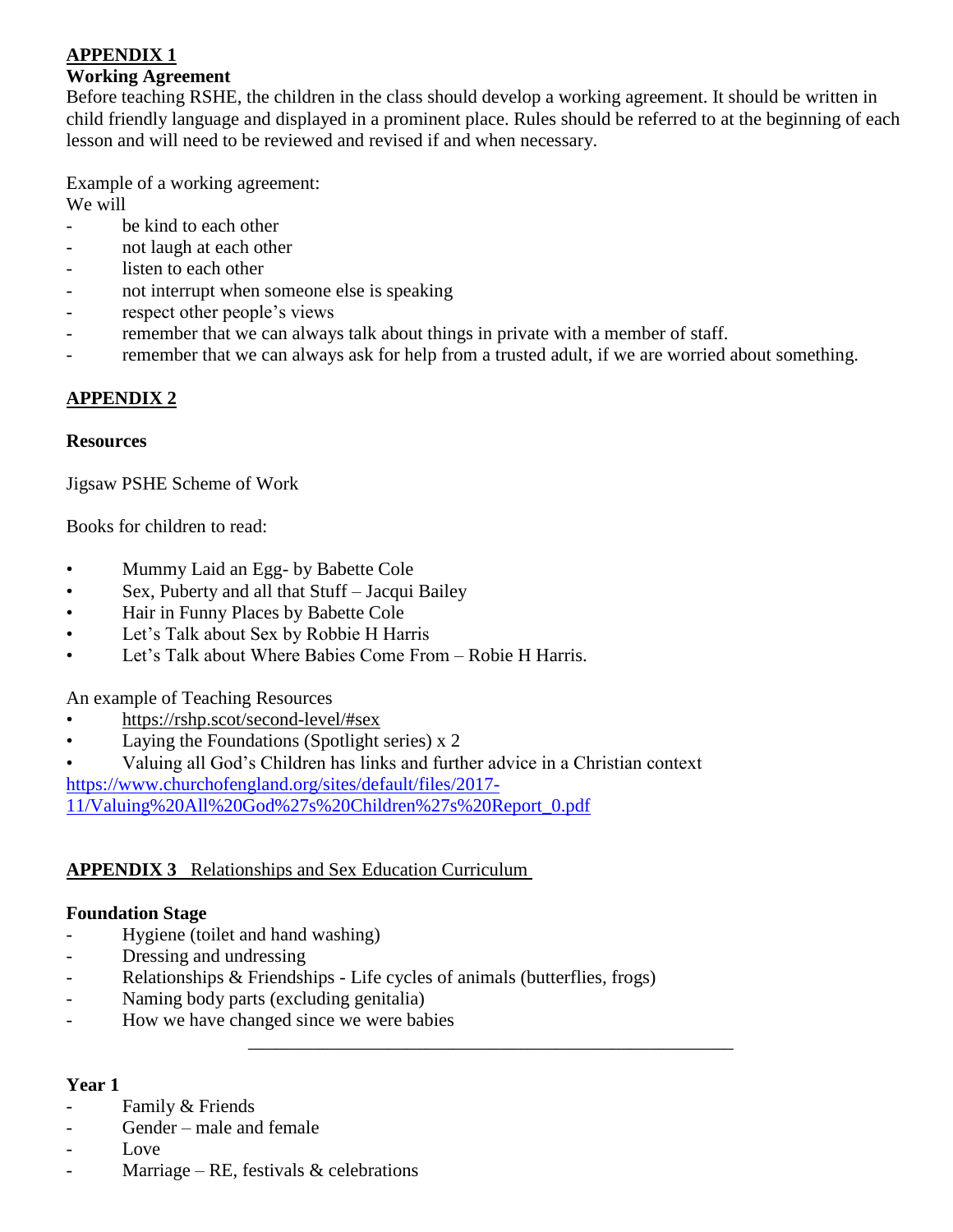- Parents RE, festivals and celebrations– linked also to birthdays
- Lifecycles of animals and humans
- Growing and changing links to Science body changes from birth to now
- Naming body parts (including penis, vagina, testicles, tummy, feet, bottom, nipples, anus, nose, head, mouth, breasts, fingers, knees)
- Understanding that growing and changing is a natural process, not in my control and happens to everyone at different rates.

\_\_\_\_\_\_\_\_\_\_\_\_\_\_\_\_\_\_\_\_\_\_\_\_\_\_\_\_\_\_\_\_\_\_\_\_\_\_\_\_\_\_\_\_\_\_\_\_\_\_\_\_

### **Year 2**

- Naming of body parts (includes some genitalia as above in year 1)
- Differences between being a boy and a girl
- Understanding that some parts of the body are private
- Stereotypes and how gender stereotypes are not fixed, to be proud of you
- Rules for resisting pressure
- Keeping safe-(appropriate and inappropriate touching)
- Growing from young to old understanding that it is a natural process, not in my control and happens to everyone at different rates.

\_\_\_\_\_\_\_\_\_\_\_\_\_\_\_\_\_\_\_\_\_\_\_\_\_\_\_\_\_\_\_\_\_\_\_\_\_\_\_\_\_\_\_\_\_\_\_\_\_\_\_\_

KS2 – Changing Me units appropriate to year group plus the Scottish Government resources for Sex Education.

### **Year 3**

- Differences between males and females that enable them to have babies (includes use of terminology such as vagina, breast, clitoris, penis, uterus, sperm, womb, ovaries, egg and testicles)
- Life Cycle of a Human
- Body changes
- How our bodies need to change so that we can make babies when we grow  $up$  outside changes and how we feel about them/inside changes and how we feel about them (animation used for inside changes – female/male reproductive systems)

\_\_\_\_\_\_\_\_\_\_\_\_\_\_\_\_\_\_\_\_\_\_\_\_\_\_\_\_\_\_\_\_\_\_\_\_\_\_\_\_\_\_\_\_\_\_\_\_\_\_\_\_

\_\_\_\_\_\_\_\_\_\_\_\_\_\_\_\_\_\_\_\_\_\_\_\_\_\_\_\_\_\_\_\_\_\_\_\_\_\_\_\_\_\_\_\_\_\_\_\_\_\_\_\_

- How babies grow in humans and animals
- Rules for resisting pressure
- Feeling safe and asking for help
- Define meaning of public /private
- Family stereotypes parenting and family roles

### **Year 4**

- Understanding some personal characteristics come from birth parents
- How offspring grow and change into an adult
- Puberty
- Periods
- Labelling external parts of the male and female bodies
- Terminology includes fertilisation and reproduction, egg, sperm, puberty, sanitary towels and menstruation.

**Year 5 -** Jigsaw (including animation of sexual organs) and use of the Scottish Government resources Review – Puberty (including periods)

Review personal hygiene within this.

How did I get here? - Includes animation of sexual organs.

How babies develop inside the womb and both male and female sex parts are needed to make a baby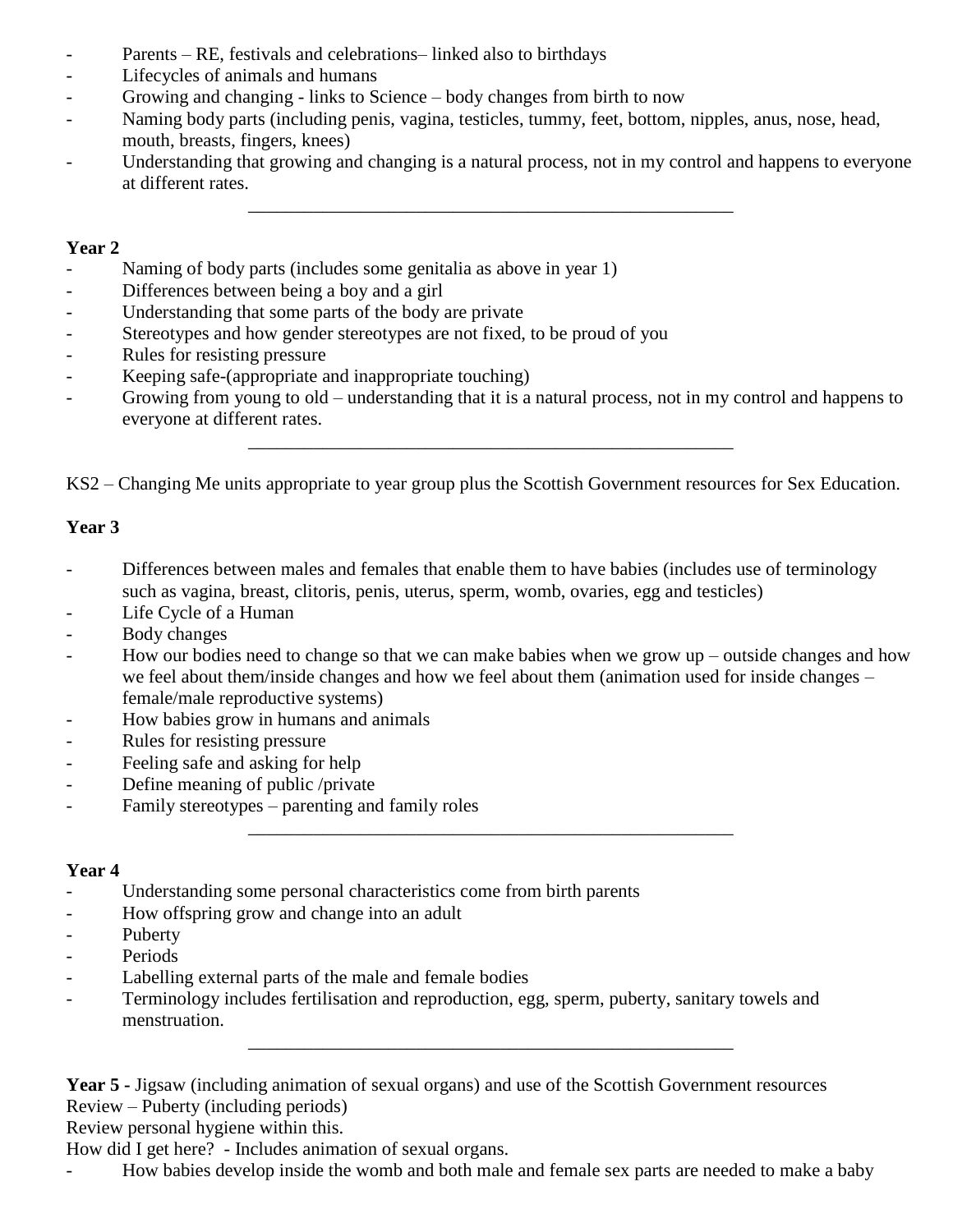- Families diversity within and caring role of. Including challenging of stereotypes
- IVF
- Looking ahead to being a teenager
- Terminology includes semen, erection, ejaculation, wet dream, larynx, facial hair, growth spurt, hormones, conception, fallopian tubes, sexual intercourse, embryo, umbilical cord, contraception and fertility treatment.

**Year 6** – Jigsaw animations (the male and female reproductive systems) and powerpoints (referring to the below content) from <https://rshp.scot/second-level/#sex>

\_\_\_\_\_\_\_\_\_\_\_\_\_\_\_\_\_\_\_\_\_\_\_\_\_\_\_\_\_\_\_\_\_\_\_\_\_\_\_\_\_\_\_\_\_\_\_\_\_\_\_\_

Conception and birth

To ensure both age appropriate and maturity of the class as each class is unique, the following will be referenced if questions are asked by the children: contraception, STIs (mentioned gently and linked to the analogy of becoming unwell if you don't protect yourself against someone with a cold, similarly with STIs some people may have an infection that can be caught unless contraception is used to protect against, IVF (In vitro fertilisation is a process by which an egg is fertilised by sperm outside the body: in vitro "in glass") and caesarean births.

- Wet dreams
- Masturbation
- Trust and love
- Handling conflict
- Hygiene
- Changes in mood/hormones
- Consolidating an understanding of physical and emotional changes
- sexuality
- stereotypes and media influences
- managing change
- own self-image

Terminology includes pregnancy, embryo, foetus, placenta, labour, contractions, cervix and midwife.

Teachers will also highlight the age of consent and through a conversation of loving adult relationships, some choose abstinence as a valid relationship form.

Children will be reminded of how to keep themselves safe when using the internet and other forms of technology and be reminded of responsible use of all forms of technology in order to respect the wellbeing and integrity of others (Sexting and social media safety).

\_\_\_\_\_\_\_\_\_\_\_\_\_\_\_\_\_\_\_\_\_\_\_\_\_\_\_\_\_\_\_\_\_\_\_\_\_\_\_\_\_\_\_\_\_\_\_\_\_\_\_\_

# **APPENDIX 4 - Relationships Education in Primary schools**

The focus in primary school should be on teaching the fundamental building blocks and characteristics of positive relationships, with particular reference to friendships, family relationships, and relationships with other children and with adults.

The guidance states that, by the end of primary school:

|                      | Pupils should know                                           | How Jigsaw provides the       |
|----------------------|--------------------------------------------------------------|-------------------------------|
|                      |                                                              | solution                      |
| Families             | that families are important for children growing up          | All of these aspects are      |
| and people           | because they can give love, security and stability.          | covered in lessons within the |
| who care for $\vert$ | the characteristics of healthy family life, commitment to    | Puzzles                       |
| me                   | each other, including in times of difficulty, protection and |                               |
|                      | care for children and other family members, the              | Relationships                 |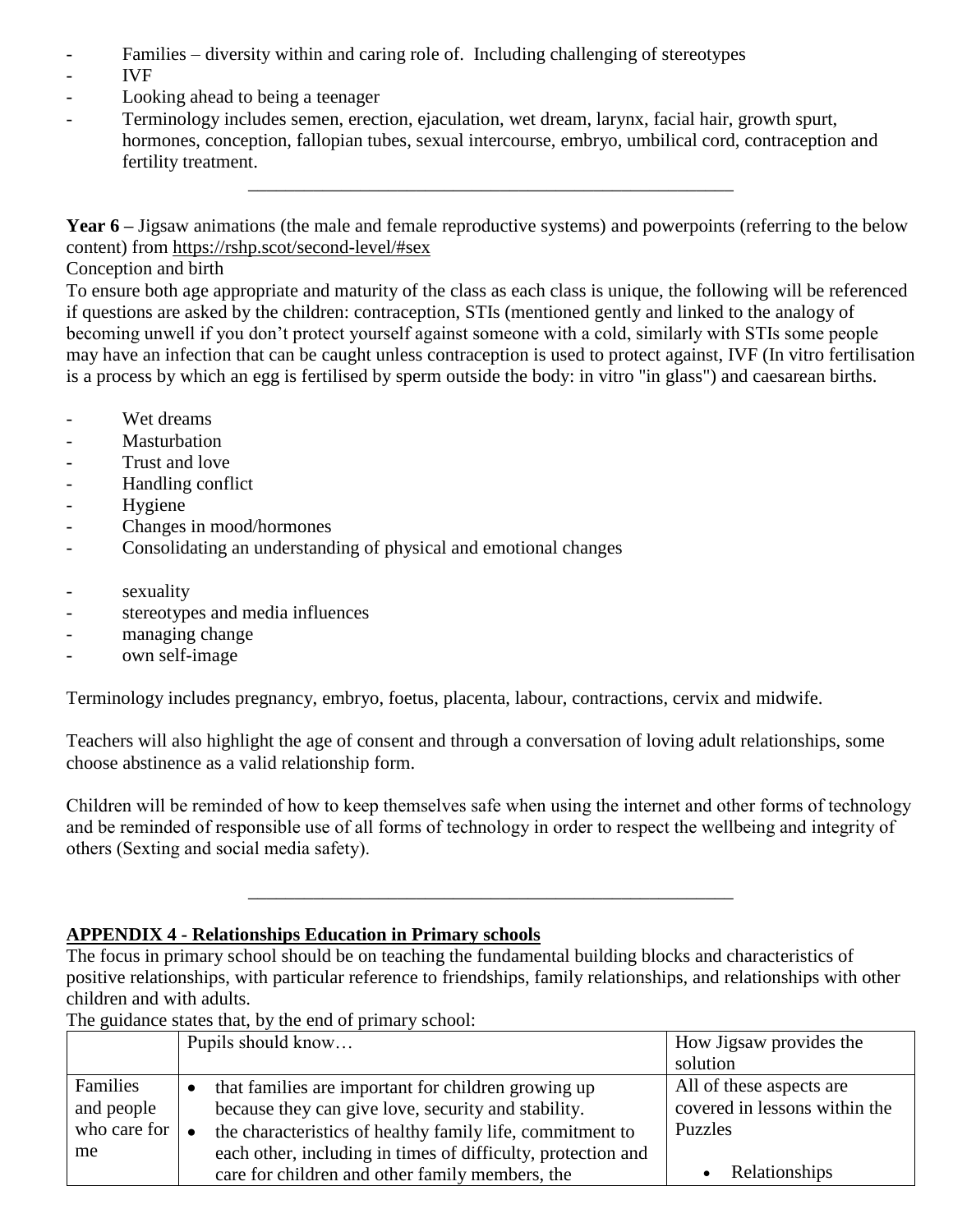|                         | importance of spending time together and sharing each<br>other's lives.<br>that others' families, either in school or in the wider world,<br>sometimes look different from their family, but that they<br>should respect those differences and know that other<br>children's families are also characterised by love and care.<br>that stable, caring relationships, which may be of different<br>$\bullet$<br>types, are at the heart of happy families, and are important<br>for children's security as they grow up.<br>that marriage represents a formal and legally recognised<br>$\bullet$<br>commitment of two people to each other which is intended<br>to be lifelong (Marriage in England and Wales is available<br>to both opposite sex and same sex couples. The Marriage<br>(Same Sex Couples) Act 2013 extended marriage to same<br>sex couples in England and Wales. The ceremony through<br>which a couple get married may be civil or religious).<br>how to recognise if family relationships are making them<br>$\bullet$<br>feel unhappy or unsafe, and how to seek help or advice<br>from others if needed.<br>about different types of bullying (including cyberbullying),<br>$\bullet$<br>the impact of bullying, responsibilities of bystanders<br>(primarily reporting bullying to an adult) and how to get<br>help.<br>what a stereotype is, and how stereotypes can be unfair,<br>negative or destructive.<br>the importance of permission-seeking and giving in | Changing Me<br><b>Celebrating Difference</b><br>Being Me in My<br>World                                                               |
|-------------------------|--------------------------------------------------------------------------------------------------------------------------------------------------------------------------------------------------------------------------------------------------------------------------------------------------------------------------------------------------------------------------------------------------------------------------------------------------------------------------------------------------------------------------------------------------------------------------------------------------------------------------------------------------------------------------------------------------------------------------------------------------------------------------------------------------------------------------------------------------------------------------------------------------------------------------------------------------------------------------------------------------------------------------------------------------------------------------------------------------------------------------------------------------------------------------------------------------------------------------------------------------------------------------------------------------------------------------------------------------------------------------------------------------------------------------------------------------------------------------------------------|---------------------------------------------------------------------------------------------------------------------------------------|
|                         | relationships with friends, peers and adults.                                                                                                                                                                                                                                                                                                                                                                                                                                                                                                                                                                                                                                                                                                                                                                                                                                                                                                                                                                                                                                                                                                                                                                                                                                                                                                                                                                                                                                              |                                                                                                                                       |
|                         |                                                                                                                                                                                                                                                                                                                                                                                                                                                                                                                                                                                                                                                                                                                                                                                                                                                                                                                                                                                                                                                                                                                                                                                                                                                                                                                                                                                                                                                                                            |                                                                                                                                       |
| Online<br>relationships | that people sometimes behave differently online, including<br>$\bullet$<br>by pretending to be someone they are not.<br>that the same principles apply to online relationships as to<br>$\bullet$<br>face-to-face relationships, including the importance of<br>respect for others online including when we are<br>anonymous.<br>the rules and principles for keeping safe online, how to<br>$\bullet$<br>recognise risks, harmful content and contact, and how to<br>report them.<br>how to critically consider their online friendships and<br>$\bullet$<br>sources of information including awareness of the risks<br>associated with people they have never met.<br>how information and data is shared and used online.<br>$\bullet$                                                                                                                                                                                                                                                                                                                                                                                                                                                                                                                                                                                                                                                                                                                                                   | All of these aspects are<br>covered in lessons within the<br>Puzzles<br>Relationships<br>Changing Me<br><b>Celebrating Difference</b> |
| Being safe              | what sorts of boundaries are appropriate in friendships<br>$\bullet$                                                                                                                                                                                                                                                                                                                                                                                                                                                                                                                                                                                                                                                                                                                                                                                                                                                                                                                                                                                                                                                                                                                                                                                                                                                                                                                                                                                                                       | All of these aspects are                                                                                                              |
|                         | with peers and others (including in a digital context).<br>about the concept of privacy and the implications of it for<br>$\bullet$<br>both children and adults; including that it is not always<br>right to keep secrets if they relate to being safe.<br>that each person's body belongs to them, and the<br>$\bullet$<br>differences between appropriate and inappropriate or<br>unsafe physical, and other, contact.<br>how to respond safely and appropriately to adults they may<br>$\bullet$<br>encounter (in all contexts, including online) whom they do<br>not know.                                                                                                                                                                                                                                                                                                                                                                                                                                                                                                                                                                                                                                                                                                                                                                                                                                                                                                             | covered in lessons within the<br>Puzzles<br>Relationships<br>Changing Me<br><b>Celebrating Difference</b>                             |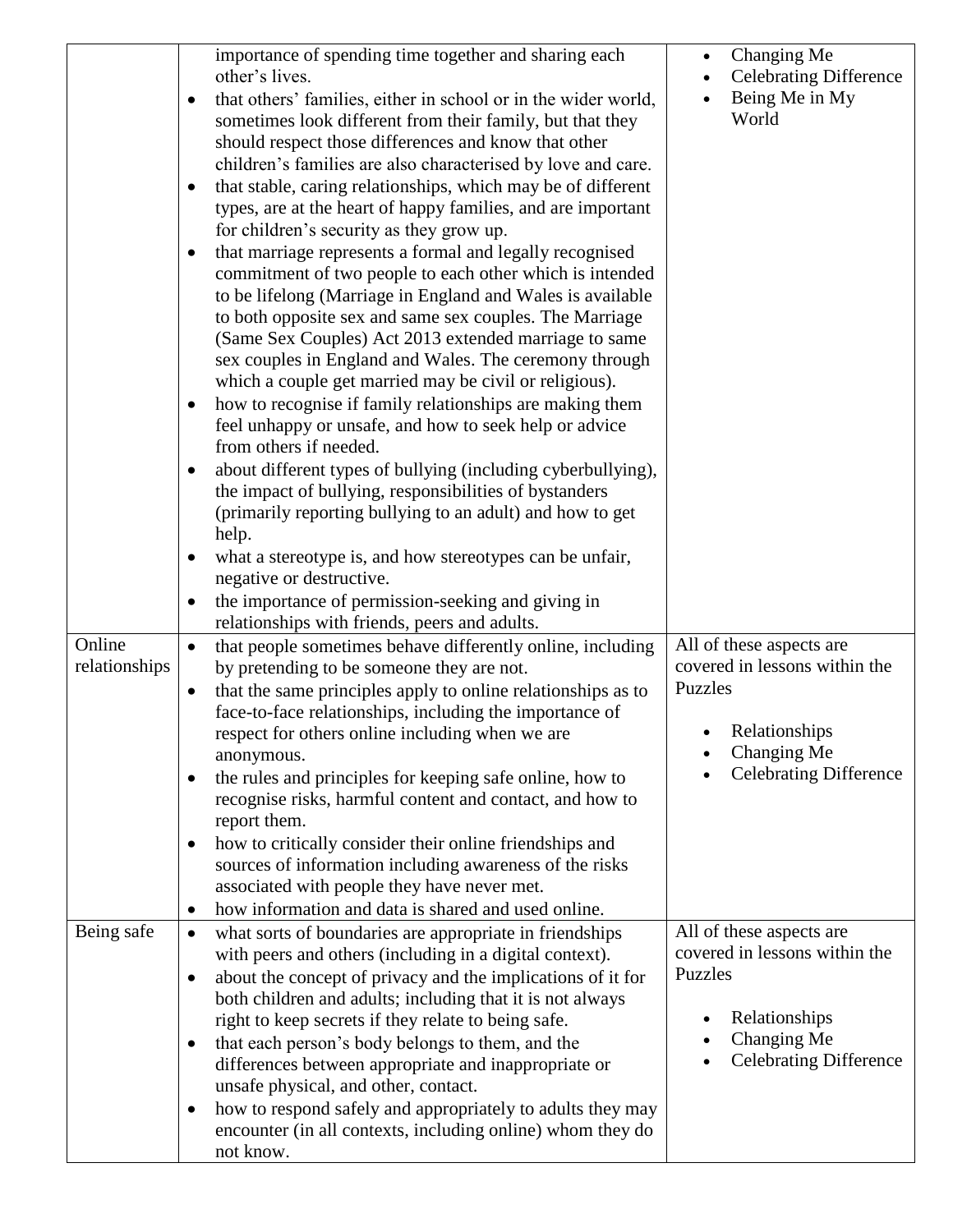| how to recognise and report feelings of being unsafe or<br>feeling bad about any adult.         |  |
|-------------------------------------------------------------------------------------------------|--|
| how to ask for advice or help for themselves or others, and                                     |  |
| to keep trying until they are heard,<br>how to report concerns or abuse, and the vocabulary and |  |
| confidence needed to do so.<br>where to get advice e.g. family, school and/or other             |  |
| sources.                                                                                        |  |

### **APPENDIX 5 - Physical health and mental well-being education in Primary schools**

The focus in primary school should be on teaching the characteristics of good physical health and mental wellbeing. Teachers should be clear that mental well-being is a normal part of daily life, in the same way as physical health.

By the end of primary school:

|                     | Pupils should know                                                                                                                                                                                                                                                                                                                                                                                                                                                                                                                                                                                                                                                                                                                                                                                                                                                                                                                                                                                                                                                                                                                                                                                                                                                                                                                                                                                                                                                                                                                                                                                                                                                                                                                                          | How Jigsaw provides the solution                                                                                                                        |
|---------------------|-------------------------------------------------------------------------------------------------------------------------------------------------------------------------------------------------------------------------------------------------------------------------------------------------------------------------------------------------------------------------------------------------------------------------------------------------------------------------------------------------------------------------------------------------------------------------------------------------------------------------------------------------------------------------------------------------------------------------------------------------------------------------------------------------------------------------------------------------------------------------------------------------------------------------------------------------------------------------------------------------------------------------------------------------------------------------------------------------------------------------------------------------------------------------------------------------------------------------------------------------------------------------------------------------------------------------------------------------------------------------------------------------------------------------------------------------------------------------------------------------------------------------------------------------------------------------------------------------------------------------------------------------------------------------------------------------------------------------------------------------------------|---------------------------------------------------------------------------------------------------------------------------------------------------------|
| Mental<br>wellbeing | that mental wellbeing is a normal part of daily<br>$\bullet$<br>life, in the same way as physical health.<br>that there is a normal range of emotions (e.g.<br>$\bullet$<br>happiness, sadness, anger, fear, surprise,<br>nervousness) and scale of emotions that all<br>humans experience in relation to different<br>experiences and situations.<br>how to recognise and talk about their emotions,<br>$\bullet$<br>including having a varied vocabulary of words to<br>use when talking about their own and others'<br>feelings.<br>how to judge whether what they are feeling and<br>$\bullet$<br>how they are behaving is appropriate and<br>proportionate.<br>the benefits of physical exercise, time outdoors,<br>$\bullet$<br>community participation, voluntary and service-<br>based activity on mental well-being and<br>happiness.<br>simple self-care techniques, including the<br>$\bullet$<br>importance of rest, time spent with friends and<br>family and the benefits of hobbies and interests.<br>isolation and loneliness can affect children and<br>$\bullet$<br>that it is very important for children to discuss<br>their feelings with an adult and seek support.<br>that bullying (including cyberbullying) has a<br>$\bullet$<br>negative and often lasting impact on mental<br>well-being.<br>where and how to seek support (including<br>$\bullet$<br>recognising the triggers for seeking support),<br>including whom in school they should speak to if<br>they are worried about their own or someone<br>else's mental well-being or ability to control<br>their emotions (including issues arising online).<br>it is common for people to experience mental ill<br>$\bullet$<br>health. For many people who do, the problems | All of these aspects are covered in<br>lessons within the Puzzles<br><b>Healthy Me</b><br>Relationships<br>Changing Me<br><b>Celebrating Difference</b> |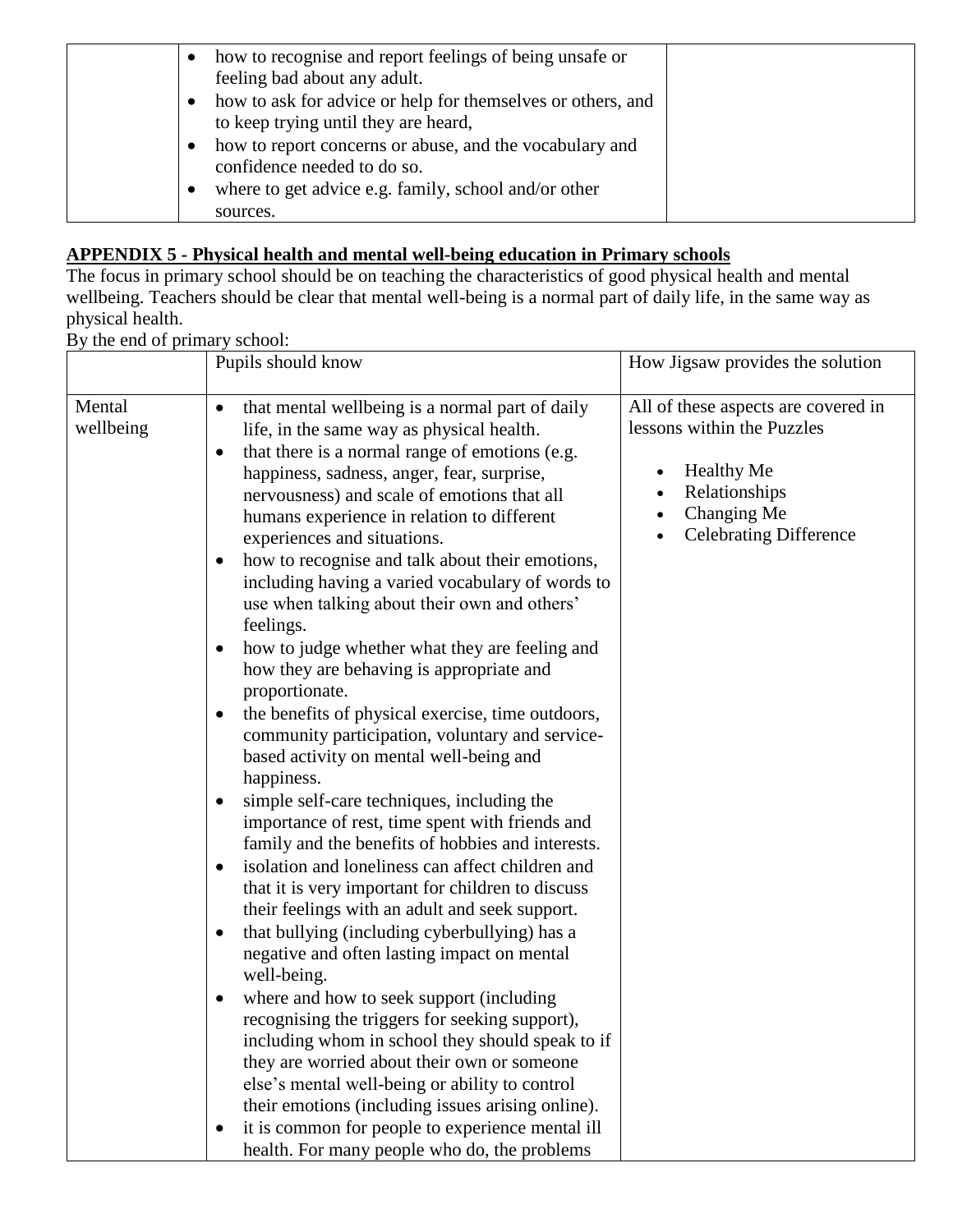|                                | can be resolved if the right support is made                                                                  |                                                                   |
|--------------------------------|---------------------------------------------------------------------------------------------------------------|-------------------------------------------------------------------|
|                                | available, especially if accessed early enough.                                                               |                                                                   |
| Internet safety                | that for most people the internet is an integral<br>$\bullet$                                                 | All of these aspects are covered in                               |
| and harms                      | part of life and has many benefits.                                                                           | lessons within the Puzzles                                        |
|                                | about the benefits of rationing time spent online,<br>$\bullet$                                               |                                                                   |
|                                | the risks of excessive time spent on electronic                                                               | Relationships                                                     |
|                                | devices and the impact of positive and negative                                                               | <b>Healthy Me</b>                                                 |
|                                | content online on their own and others' mental                                                                |                                                                   |
|                                | and physical wellbeing.                                                                                       |                                                                   |
|                                | how to consider the effect of their online actions<br>$\bullet$                                               |                                                                   |
|                                | on others and knowhow to recognise and display                                                                |                                                                   |
|                                | respectful behaviour online and the importance<br>of keeping personal information private.                    |                                                                   |
|                                | why social media, some computer games and<br>$\bullet$                                                        |                                                                   |
|                                | online gaming, for example, are age restricted.                                                               |                                                                   |
|                                | that the internet can also be a negative place<br>$\bullet$                                                   |                                                                   |
|                                | where online abuse, trolling, bullying and                                                                    |                                                                   |
|                                | harassment can take place, which can have a                                                                   |                                                                   |
|                                | negative impact on mental health.                                                                             |                                                                   |
|                                | how to be a discerning consumer of information<br>$\bullet$                                                   |                                                                   |
|                                | online including understanding that information,                                                              |                                                                   |
|                                | including that from search engines, is ranked,                                                                |                                                                   |
|                                | selected and targeted.                                                                                        |                                                                   |
|                                | where and how to report concerns and get<br>$\bullet$                                                         |                                                                   |
|                                | support with issues online.                                                                                   |                                                                   |
| Physical health<br>and fitness | the characteristics and mental and physical<br>$\bullet$                                                      | All of these aspects are covered in<br>lessons within the Puzzles |
|                                | benefits of an active lifestyle.                                                                              |                                                                   |
|                                | the importance of building regular exercise into<br>$\bullet$<br>daily and weekly routines and how to achieve | <b>Healthy Me</b>                                                 |
|                                | this; for example, walking or cycling to school, a                                                            |                                                                   |
|                                | daily active mile or other forms of regular,                                                                  |                                                                   |
|                                | vigorous exercise.                                                                                            |                                                                   |
|                                | the risks associated with an inactive lifestyle<br>$\bullet$                                                  |                                                                   |
|                                | (including obesity).                                                                                          |                                                                   |
|                                | how and when to seek support including which<br>$\bullet$                                                     |                                                                   |
|                                | adults to speak to in school if they are worried                                                              |                                                                   |
|                                | about their health.                                                                                           |                                                                   |
| Healthy eating                 | what constitutes a healthy diet (including<br>$\bullet$                                                       | All of these aspects are covered in                               |
|                                | understanding calories and other nutritional<br>content).                                                     | lessons within the Puzzles                                        |
|                                | the principles of planning and preparing a range<br>٠                                                         | <b>Healthy Me</b>                                                 |
|                                | of healthy meals.                                                                                             |                                                                   |
|                                | the characteristics of a poor diet and risks<br>$\bullet$                                                     |                                                                   |
|                                | associated with unhealthy eating (including, for                                                              |                                                                   |
|                                | example, obesity and tooth decay) and other                                                                   |                                                                   |
|                                | behaviours (e.g. the impact of alcohol on diet or                                                             |                                                                   |
|                                | health).                                                                                                      |                                                                   |
| Drugs, alcohol                 | how to recognise early signs of physical illness,<br>$\bullet$                                                | All of these aspects are covered in                               |
| and tobacco                    | such as weight loss, or unexplained changes to                                                                | lessons within the Puzzles                                        |
|                                | the body.                                                                                                     | <b>Healthy Me</b>                                                 |
|                                |                                                                                                               |                                                                   |